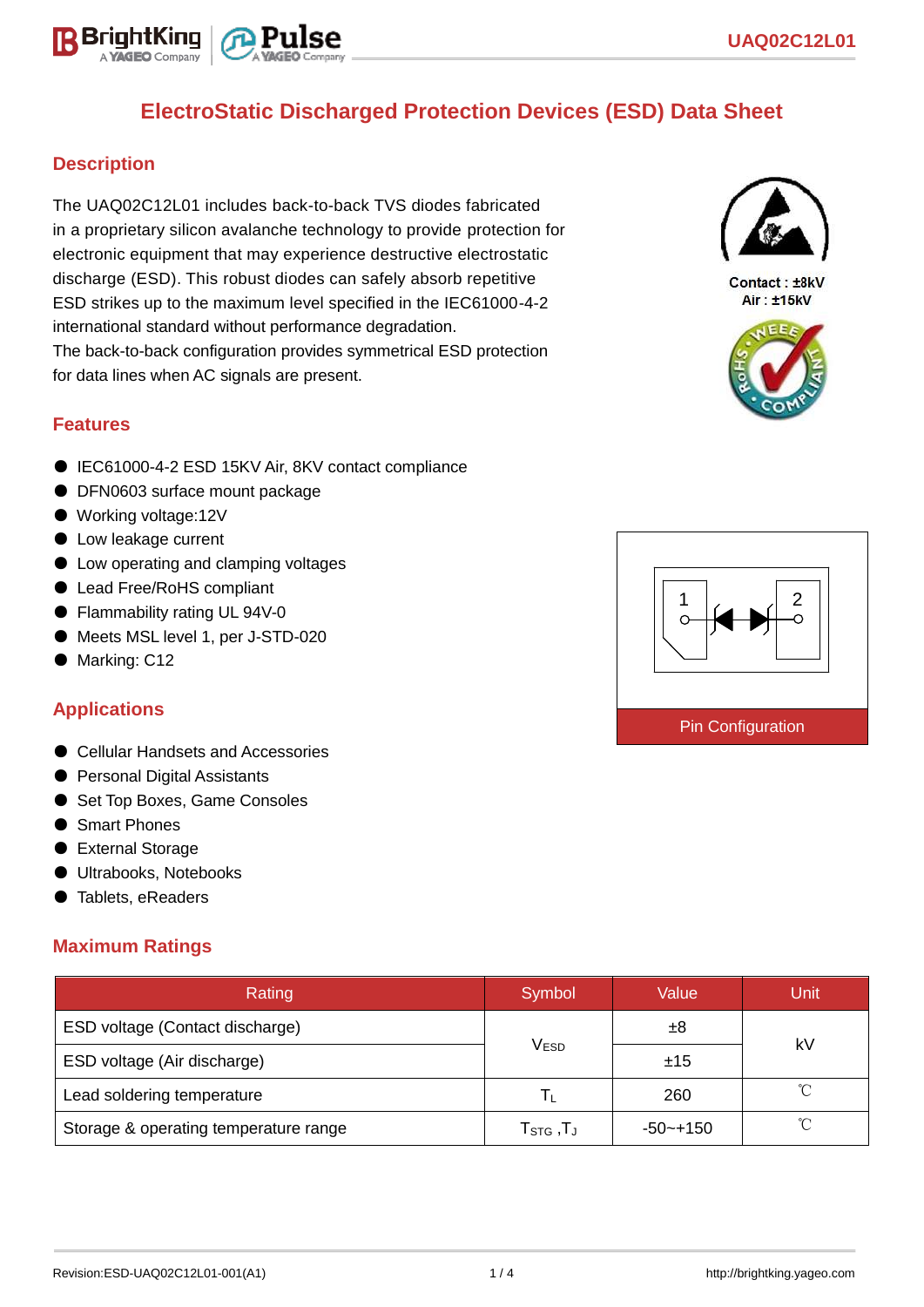

## **Electrical Characteristics (TJ=25**℃**)**

| Parameter                              | Symbol                  | Condition       | Min. | Typ. | Max. | <b>Unit</b> |
|----------------------------------------|-------------------------|-----------------|------|------|------|-------------|
| Reverse stand-off voltage              | <b>V</b> <sub>RWM</sub> |                 |      |      | 12   | V           |
| Reverse breakdown voltage              | $V_{\sf BR}$            | $I_{BR}$ =1.0mA | 13.3 |      |      | V           |
| Reverse leakage current                | $I_{\rm R}$             | $V_R = 12V$     |      |      | 1.0  | μA          |
| Clamping voltage ( $tp = 8/20 \mu s$ ) | $V_{\rm C}$             | $I_{PP} = 3.0A$ |      | 20   | 25   | V           |
| Peak pulse current (tp=8/20µs)         | $_{\rm lpp}$            |                 |      |      | 3    | A           |
| ESD Clamping voltage (TLP)             | $V_C$                   | $I_{PP} = 8.0A$ |      | 20   |      | $\vee$      |
| ESD Clamping voltage (TLP)             | $V_{\rm C}$             | $I_{PP} = 16A$  |      | 25   |      | $\vee$      |
| <b>ESD Dynamic Turn-on Resistance</b>  | $R_{dy}$                |                 |      | 0.6  |      | Ω           |
| Off state junction capacitance         | $C_{J}$                 | $0$ Vdc, f=1MHz |      | 4    | 5    | рF          |

## **Typical Characteristics Curves**





Figure 1. Pulse Waveform **Figure 2. Clamping Voltage vs. Peak Pulse Current** 



### Figure 3. Capacitance vs. Reverse Voltage Figure4 .Transmission Line Pulsing(TLP)Measurement

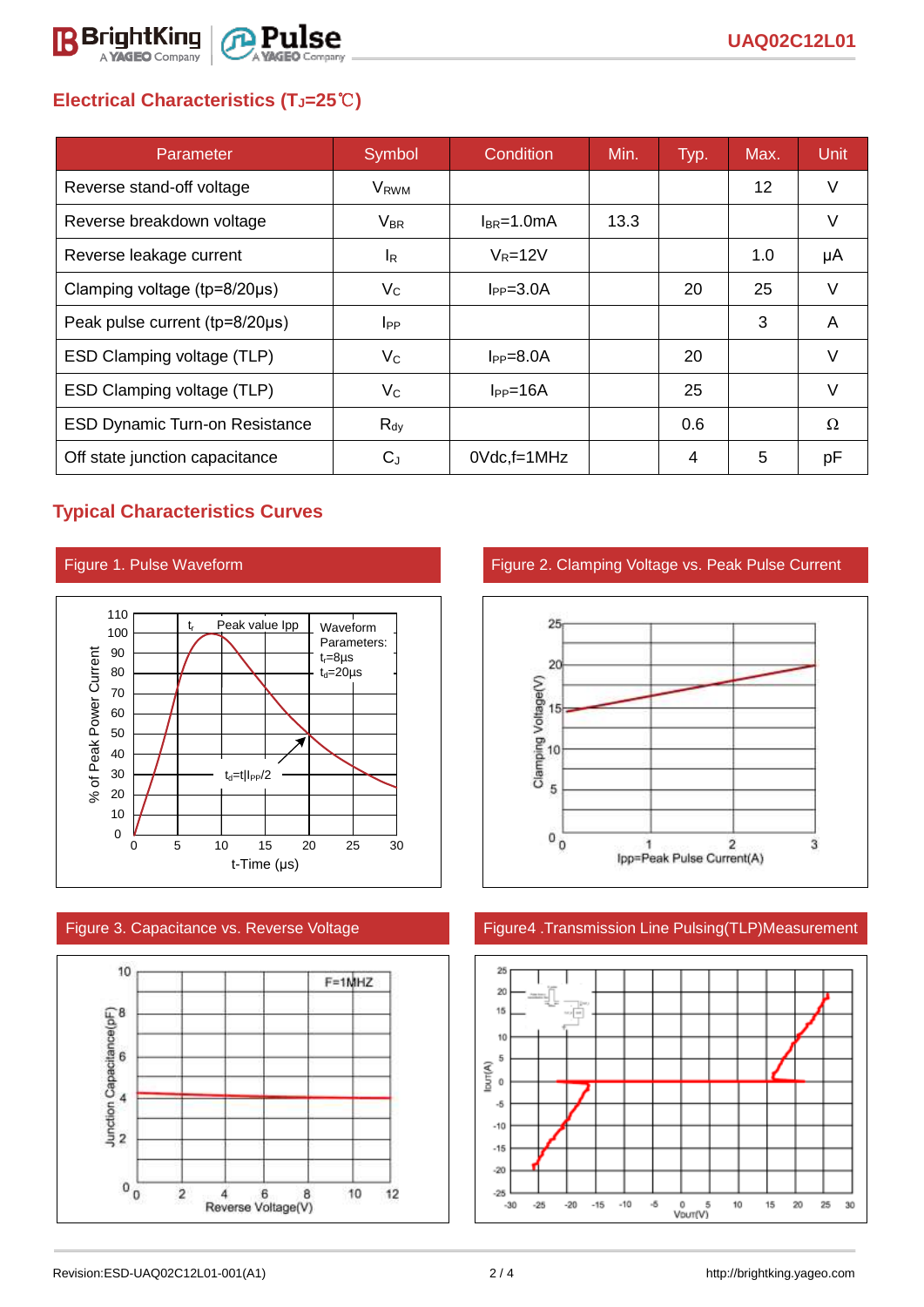

## **Recommended Soldering Conditions**